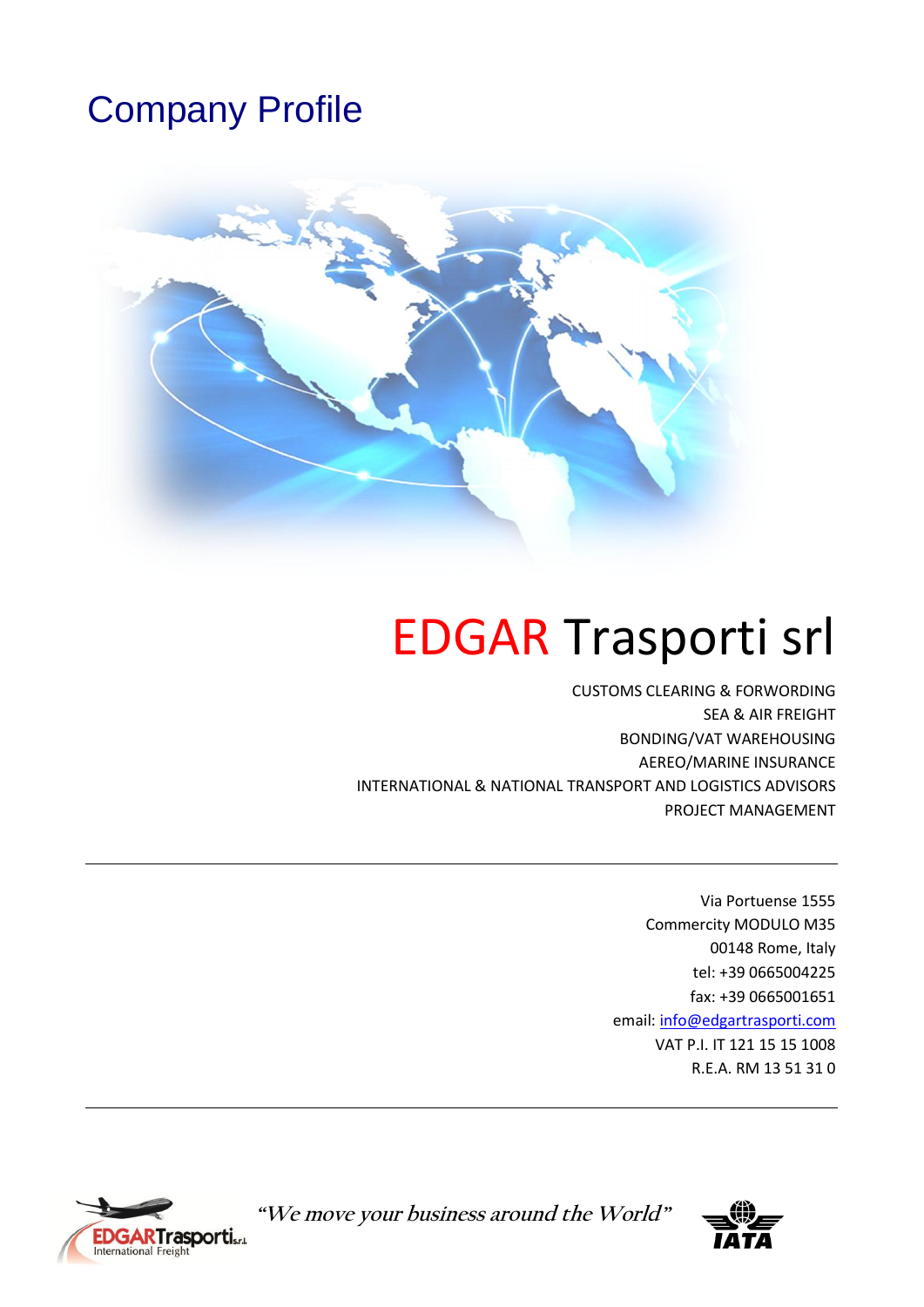EDGAR **Trasporti srl** is a privately-owned family-business who have

collectively acquired almost 30 years experience, in the International Shipping industry. Due to the vast experience, they have built-up a large Agent-base globally, thus enhancing the Company's ability to co-ordinate shipments from any corner of the globe – reinforcing the Company's positioning:

#### **"Piecing together your Global shipping requirements"**

#### **Mission**

To be the only choice, providing all clients with the highest level of service and offering an excellent service orientated approach in addressing all their Transport and Distribution solutions, with a comprehensive guarantee of satisfaction. To build relationships with our clients by gaining a thorough understanding of their business in assessing their current and forecasting their future requirements, thereby sharing their vision and assisting by developing and realising the vision with them. We rate integrity first on our list of strengths.

## **Vision**

To be the most reliable and efficient Transport and Distribution Service provider offering a broad spectrum of related services and products, committed to service excellence and renowned for our integrity and ability to deliver.

# **Approach**

We offer a fully integrated service from a fully committed and equipped team, capable of meeting every related need. Regardless of your requirement, our approach remains the same. Our first priority is to gain a thorough understanding of the requirements of your business and then efficiently dealing with each task as they present themselves.

#### **"IT WILL BE OUR SUPERIOR SERVICE LEVELS THAT YOU WILL ENJOY THE MOST"**



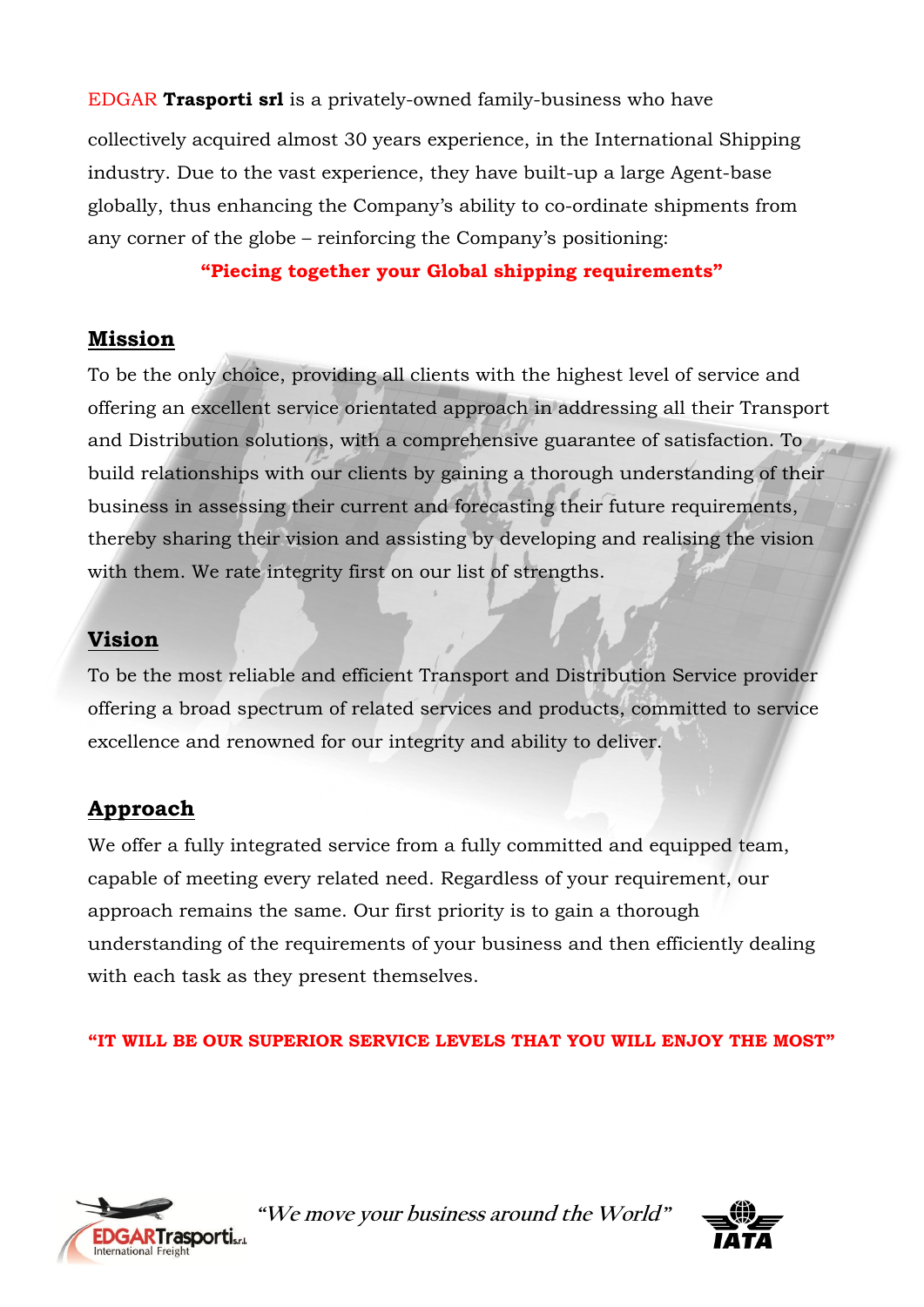# **Services**

| 1. Freight Forwarding        | - Import and Export                                                                                             |  |
|------------------------------|-----------------------------------------------------------------------------------------------------------------|--|
|                              | - All modes of transport<br>- Authority liaison                                                                 |  |
|                              |                                                                                                                 |  |
|                              | - Documentation                                                                                                 |  |
|                              |                                                                                                                 |  |
|                              |                                                                                                                 |  |
| 2. AOG DESK                  | - 24H OPERATED 24 / 7 / 365<br>- RESPONDS AND CHECK ( ALL THE INQUIRIES H24)                                    |  |
|                              | - HOT LINE NUMEBERS FOR AOG SHIPMENTS<br>MARCO DI GIULIANO +39 3281092163<br>DANIELE DI GIULIANO +39 3205352871 |  |
| 3. Ship's Agency - Marketing | - Space Management - Bookings                                                                                   |  |
|                              | - Documentation                                                                                                 |  |
|                              | - Authority liaison                                                                                             |  |
|                              | - Bunkers                                                                                                       |  |
| 4. Insurance                 | - Marine                                                                                                        |  |
|                              | - Aereo                                                                                                         |  |
| 5. Warehousing               | - VAT                                                                                                           |  |
|                              | - Bonded                                                                                                        |  |
| 6. Consulting                | - Transport Logistics                                                                                           |  |
|                              | - Market Sourcing                                                                                               |  |
|                              | - Advisory Service                                                                                              |  |
| 7. Representative Agents     | - International                                                                                                 |  |
|                              | - Local Associate offices.                                                                                      |  |



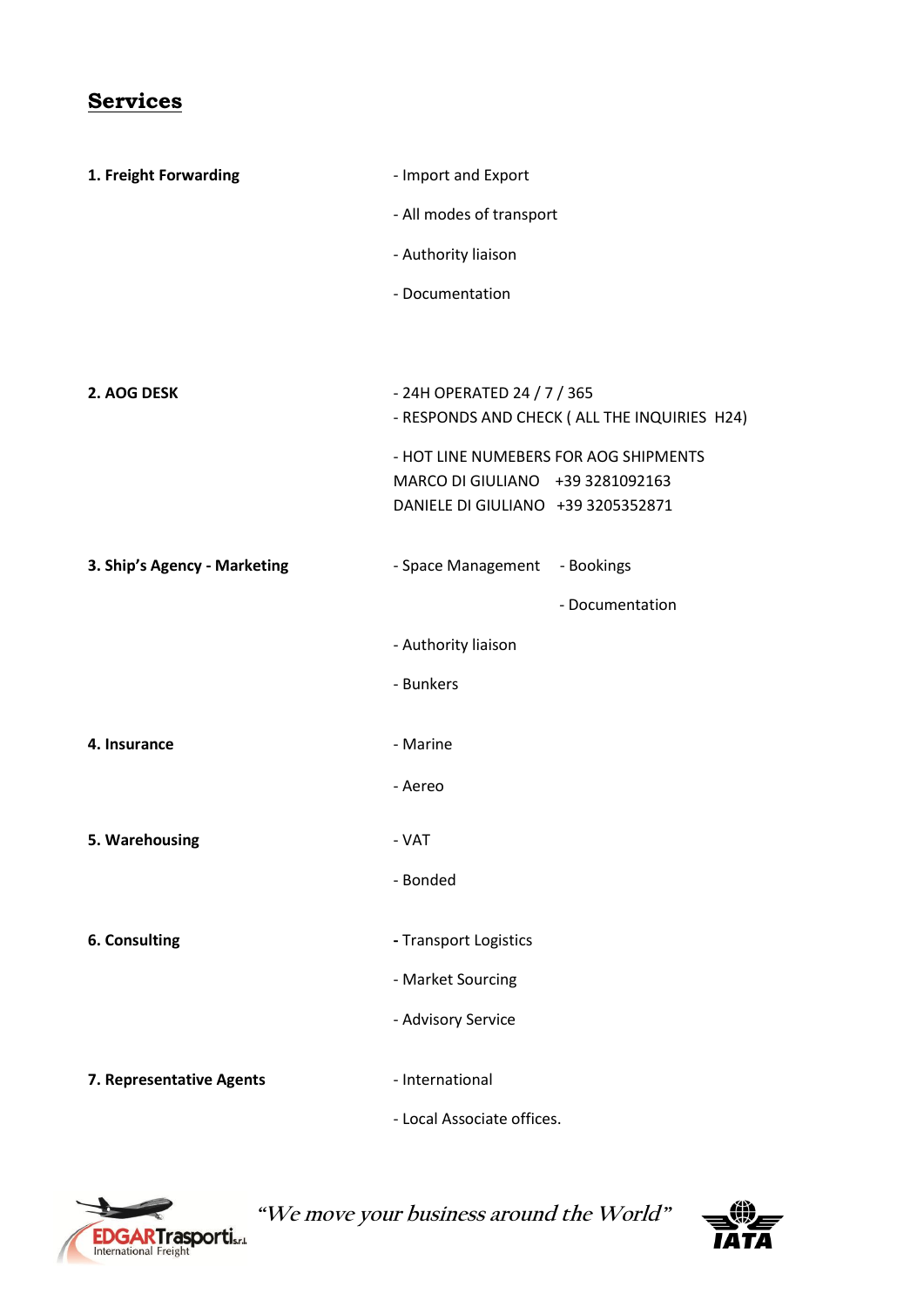**We pride ourselves, for having a dedicated and focused team of logistical and administrative staff, who are devoted and committed to your satisfaction by providing back up and support for all of their colleagues.**

#### **A few of our Current clients – Portfolio**

OFFICIAL AGENT FOR AIR ALGERIE Flight Company ROMANA DIESEL SPA **importers** of Auto parts NESTLE' ITALIANA SPA Import & Export of Foodstuff A.I.T. WORLDWIDE LOGISTICS, INC. Forwarding Agent ECOTECH 2012 SRL Importers of Electric lighting, etc NAVAL SUPPOR ACTIVITY C/O LEAR SIEGLER SRVICES INC. Aircraft and Parts ALITALIA MAINTENANCE SYSTEMS SPA Aircraft and Parts UNIVERSAL FRUIT Exporters of Dried fruit products PROPAC SRL PROPAC SRL PACKAGING THE PACKAGING MATERIAL AND PACKAGING MATERIAL AND PACKAGING MATERIAL AND PACKAGING MATERIAL AND PACKAGING MATERIAL AND PACKAGING MATERIAL AND PACKAGING MATERIAL AND PACKAGING MATERIAL AND PA SCLAVO DIAGNOSTIC INTERNATIONAL SRL Pharmaceuticals DELTA BIOLOGICALS SRL Pharmaceuticals SIGMA-TAU Pharmaceuticals / Sanitary ware NORAUTO ITALIA SPA **Importers** of Auto parts LE NAVI TRIESTE SRL Port & vessel agents TODINI SPA Construction ROYAL AIR MAROC Flight Company NORTHRIDGE LDA Electrical Equipment RADIOSA SRL Textile Importer GIELLE FASHION SRL Fashion GRUPPO TRE S SPA Sanitary engineering HERCULES FILMS KFT Film Production FUGRO OCEANSISMICA SPA Survey Equipment LILIAN TRADING SRL Sunglasses exporter S.G. TRADING SPA Electrical Equipment CZECH REPUBLIC CONSULATE Diplomatic Service MOLDOVA CONSULATE Diplomatic Service ALBANIA CONSULATE Diplomatic Service ROMANIA CONSULATE Diplomatic Service TUNISIA CONSULATE Diplomatic Service MAROCCO CONSULATE Diplomatic Service UKRAINE CONSULATE Diplomatic Service



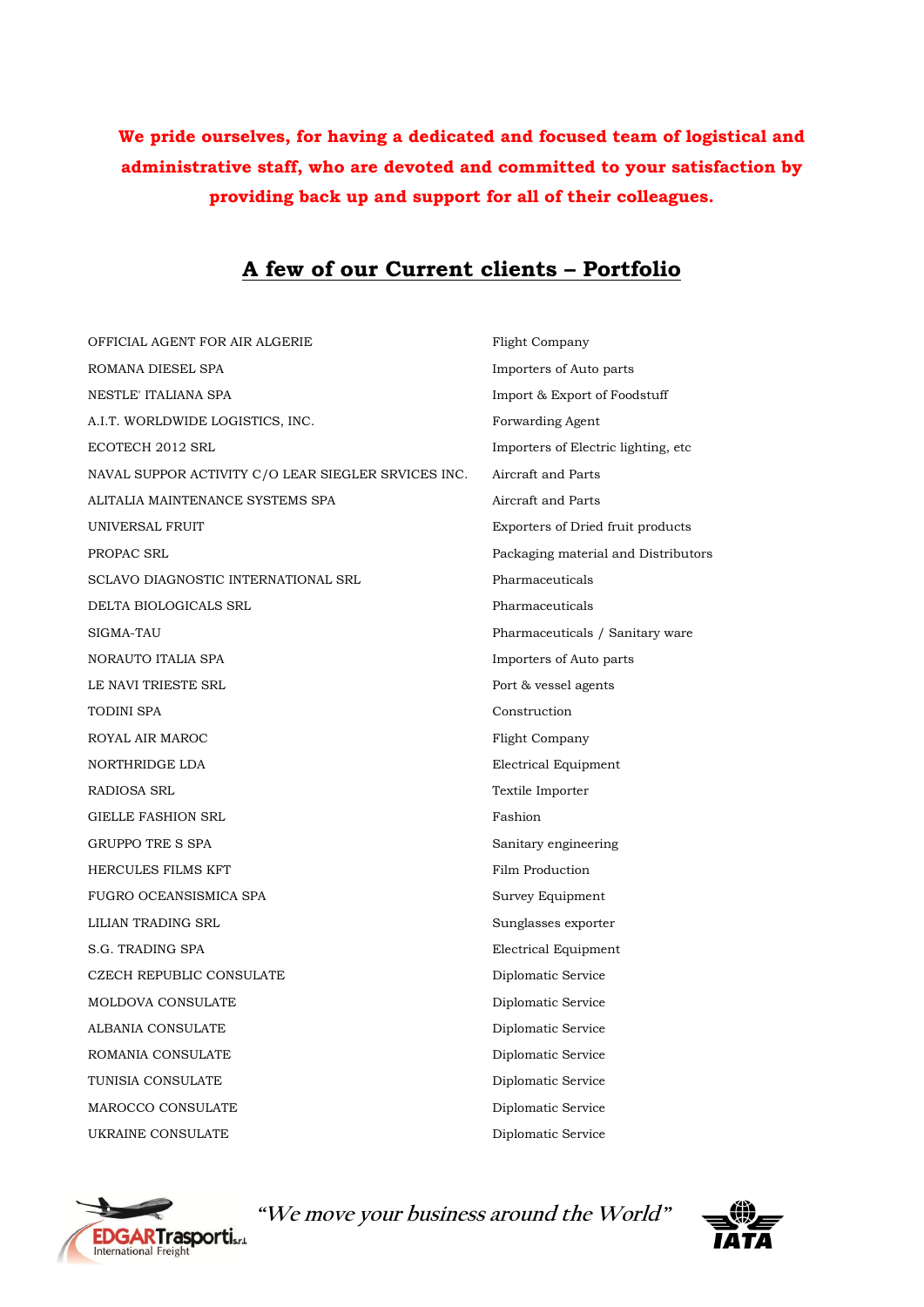## **References**

Any one of our many clients can be contacted for a reference, and herewith are just a few names, with many more available on request.

| <b>S.G. TRADING SPA</b>         | <b>Mr. Marcello Ricci</b>      | +39 3357372090  |
|---------------------------------|--------------------------------|-----------------|
| <b>AIR ALGERIE</b>              | <b>Mr. Antonio Brussels</b>    | +39 064825713   |
| <b>NESTLE' ITALIANA SPA</b>     | <b>Mrs Cinzia Gambelunghe</b>  | +39 0755276235  |
| A.I.T. WORLDWIDE LOGISTICS INC. | Mr. Brian Hoppe                | +1 4065323109   |
| <b>TODINI SPA</b>               | Mr. Luigi Giovinazzo           | +39 6776461     |
| LE CONDOTTE SPA                 | <b>Mrs Arta Pritti</b>         | +39 0688334703  |
| <b>GIELLE FASHION SRL</b>       | Mr. Luigi Grimaldi             | +39 06928631242 |
| <b>DELTA BIOLOGICALS SRL</b>    | <b>Mrs Antonella Consolati</b> | +39 0691190228  |
| <b>FUGRO OCEANSISMICA SPA</b>   | Mrs Barbara Filippini          | +39 065219291   |
| <b>UNIVERSAL FRUIT SRL</b>      | <b>Mr Daniele Dinoto</b>       | +39 3452996383  |
| <b>SELTE SPA</b>                | <b>Mr Mirko Sorbo</b>          | +39 3297337734  |



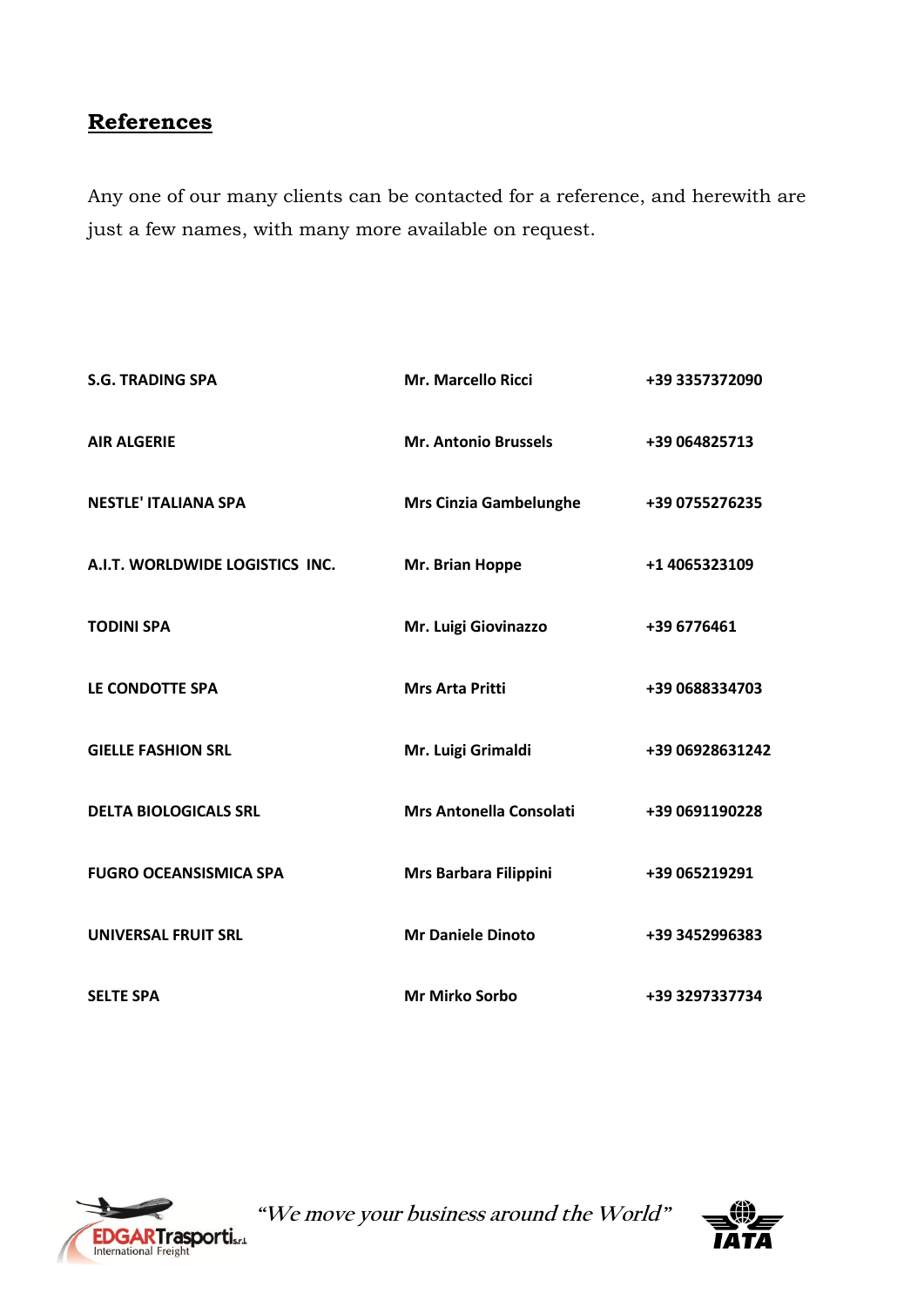# **List of Agents**

We have a vast network of agents representing us globally. A list of which is available on request, depending on the destinations